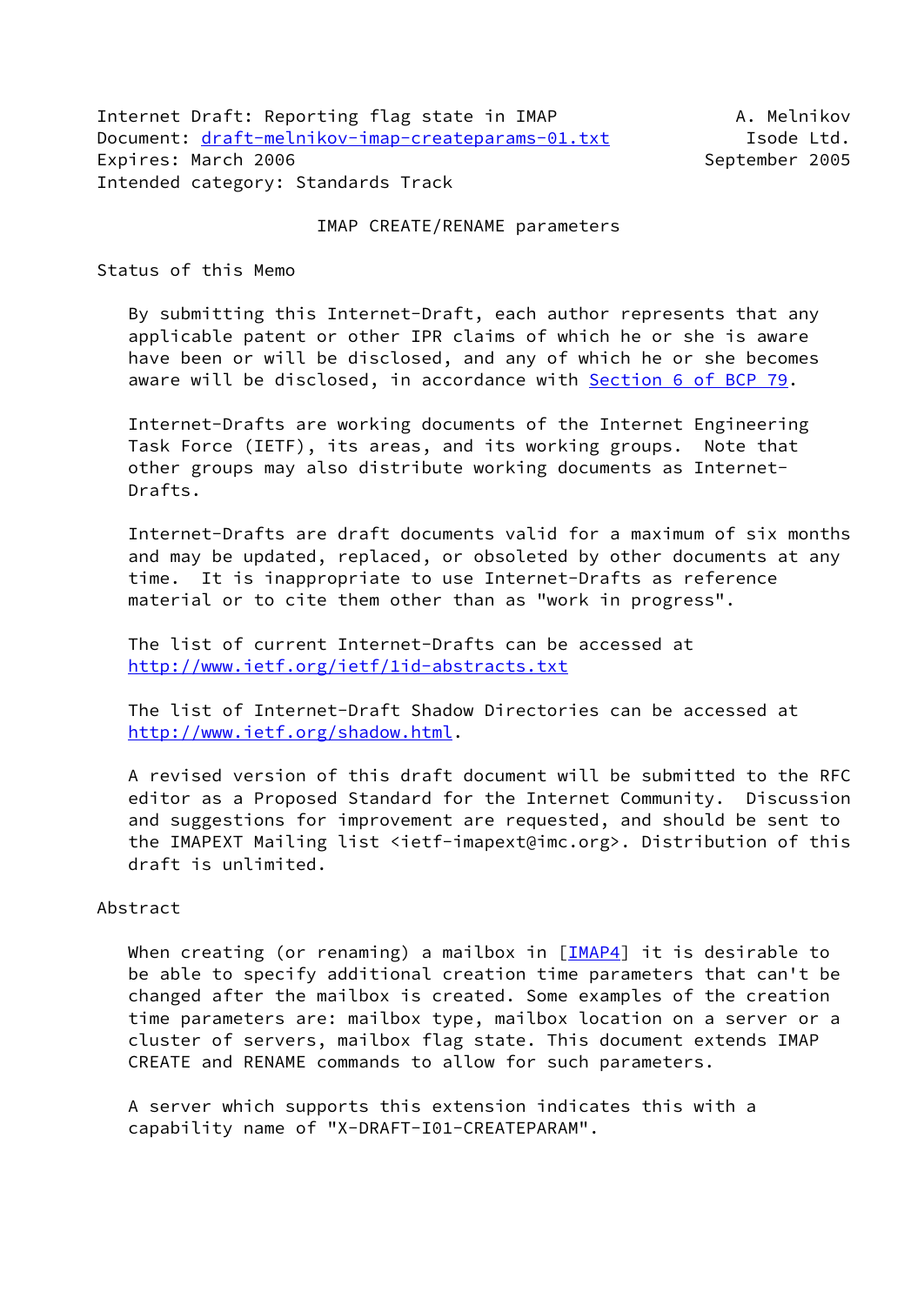<span id="page-1-1"></span>INTERNET DRAFT MAP CREATE parameters September 2005

# Table of Contents

| 1.<br>2.<br>Partition identifier parameter to CREATE command X<br>2.1.<br>2.2.<br>2.3.<br>3. |  |
|----------------------------------------------------------------------------------------------|--|
|                                                                                              |  |
|                                                                                              |  |
|                                                                                              |  |
|                                                                                              |  |
|                                                                                              |  |
|                                                                                              |  |
| 4.                                                                                           |  |
| 5.                                                                                           |  |
| 6.                                                                                           |  |
| 7.                                                                                           |  |
| 8.                                                                                           |  |
| 9.                                                                                           |  |
| 10.                                                                                          |  |
| 11.                                                                                          |  |

<span id="page-1-0"></span>[1](#page-1-0). Conventions Used in this Document

 "C:" and "S:" in examples show lines sent by the client and server respectively.

 The keywords "MUST", "MUST NOT", "SHOULD", "SHOULD NOT", and "MAY" in this document when typed in uppercase are to be interpreted as defined in "Key words for use in RFCs to Indicate Requirement Levels" [\[KEYWORDS](#page-9-1)].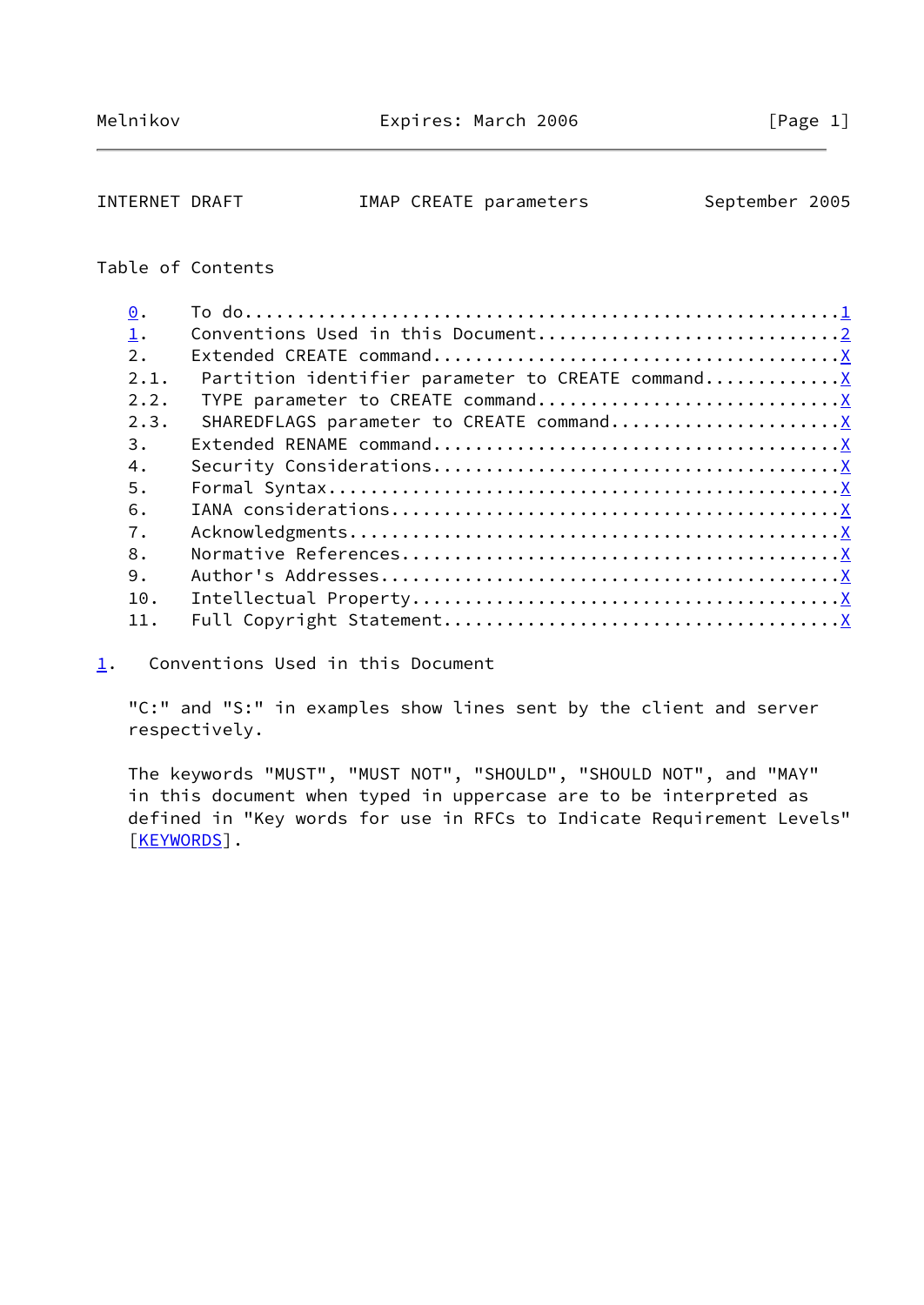Melnikov **Expires: March 2006** [Page 2]

INTERNET DRAFT MAP CREATE parameters September 2005

- <span id="page-2-0"></span>[2](#page-2-0). Extended CREATE command
	- Arguments: mailbox name OPTIONAL list of CREATE parameters

Responses: no specific responses for this command

 Result: OK - create completed NO - create failure: can't create mailbox with that name and parameters BAD - argument(s) invalid

See section 6.3.3 of  $[IMAP4]$  for the description of the basic CREATE command. The text in this section only describes how this behavior is modified by additional parameter.

 This extension adds the ability to include one or more parameters with the IMAP CREATE command, to turn on or off certain standard behaviour, or to add new optional behaviours required for a particular extension. Optional parameters to the CREATE command are added as a parenthesised list of attribute/value pairs after the mailbox name. Each value can be either an atom, a string or a list. The order of individual parameters is arbitrary. Individual parameters may consist of one or more atoms or strings in a specific order. If a parameter consists of more than one atom or string, it MUST appear in its own parenthesised list. Any parameter not defined by extensions that the server supports MUST be rejected with a BAD response.

 Several new CREATE command parameters are defined in subsequent sections.

 Extended CREATE can't be used to modify parameters of an already existing mailbox. The server MUST return NO to any such request.

Example: C: a CREATE Forms (PARTITION Server1:partition5 TYPE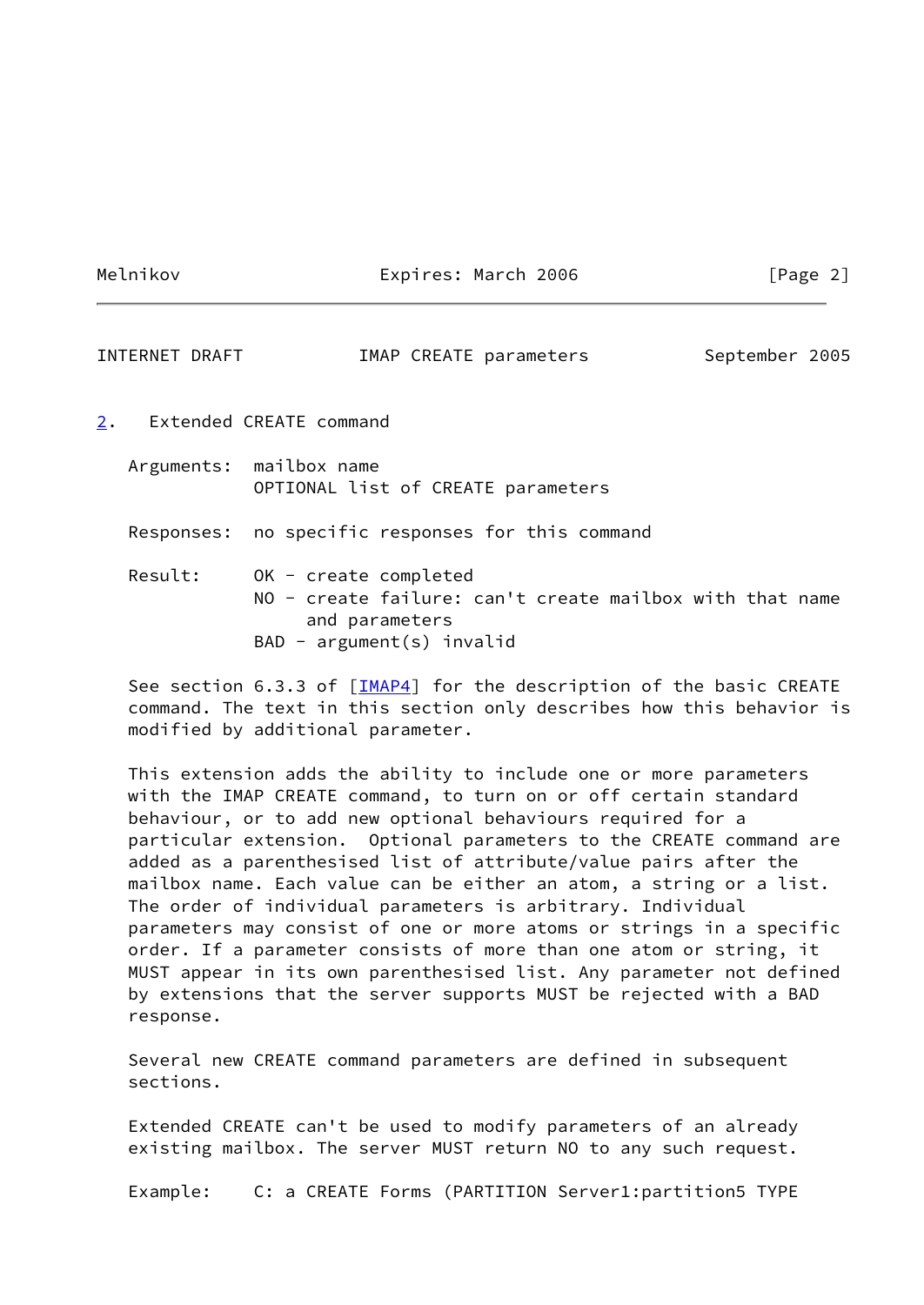CALENDAR)

S: a OK CREATE complete

 In the above example, the mailbox "Forms" is create on partition names "Server1:partition5" and has a type CALENDAR. See also [section 2.2](#page-4-0).

<span id="page-3-0"></span>[2.1](#page-3-0). Partition identifier parameter to CREATE and RENAME commands

 Several existing IMAP servers support a concept of "partition". A partition describes a collection of related mailboxes in a mailstore. Each partition is identified by a unique partition

Melnikov **Expires: March 2006** [Page 3]

INTERNET DRAFT **IMAP CREATE parameters** September 2005

 identifier, which may contains a globally unique prefix (e.g. host name or domain name), followed by a local partition identifier. For example, a server implementation that stores mailboxes in a filesystem may choose to use the root directory for a partition as the local partition identifier. (See also the Security Considerations section for discussions about partition naming.)

 Servers that don't support the partition concept SHOULD ignore the partition parameter to CREATE and RENAME commands.

<span id="page-3-1"></span>[2.1.1](#page-3-1). Additional requirements on the partition identifier parameter to CREATE

 Note, If the partition identifier parameter is not specified, the server supporting multiple partitions uses internal policy to assign the new mailbox to one of the existing partitions.

 If one or more of the superior hierarchical mailboxes doesn't exist the server SHOULD create such superior mailboxes, as described in section 6.3.3 of [[IMAP4\]](#page-9-0). Such superior mailboxes SHOULD be assigned to the same partition as the mailbox itself. In other words, an attempt to create "foo/bar/zap" on a server in which "/" is the hierarchy separator character SHOULD create foo/ and foo/bar/ if they do not already exist. If the mailbox "foo" already exists and is assigned to "partition1" and the client requests to create "foo/bar/zap" on "partition2", than the server SHOULD create both "foo/bar" and "foo/bar/zap" on "partition2".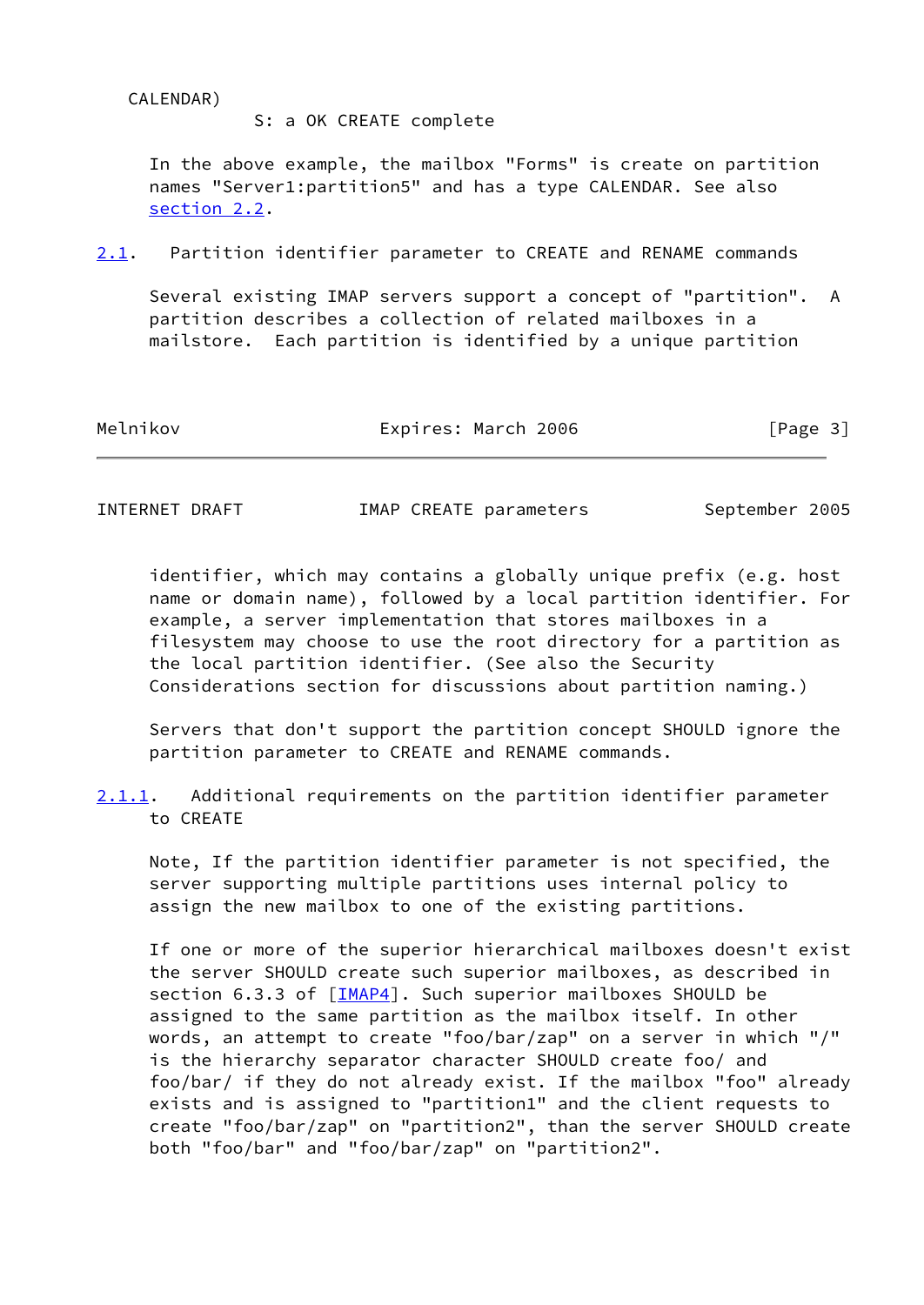#### <span id="page-4-0"></span>[2.2](#page-4-0). TYPE parameter to CREATE command

 Many existing IMAP servers provide access to specialized mailstores, for example mailstores that can store voice messages as described in VPIM <<add informative reference>>.

 The TYPE parameter to CREATE command allows the client to give a hint about intended usage of the mailbox to be created. Such hint can be used by the server to choose storage format. For example, some storage formats can only store or be optimized for certain types of MIME messages.

 This document defines the following initial set of mailbox types: - "CONTACT" - can contain MIME messages containing text/plain (?) and

vCARD

- "CALENDAR" can contain vCALENDAR objects as described in <<>>
- "VOICE"
- "IMAGE"

Melnikov **Expires: March 2006** [Page 4]

INTERNET DRAFT **IMAP CREATE parameters** September 2005

- "VIDEO"

 - "JUNK" - messages identified by the user as junk. Messages MAY be deleted

 automatically from such mailbox after some period of time.

 - "VIEW" - "virtual mailbox", created using a persistent mailbox search mechanism.

 <<TODO: review the list and potentially add more types, like task lists>>

## <span id="page-4-1"></span>[2.3](#page-4-1). SHAREDFLAGS parameter to CREATE command

<<Also add PRIVATEFLAGS?>>

 Let's call a flag shared for a mailbox if the mailbox may be set up so that any changes to this flag by a user A are persistent and visible to a different user B. Note, that different mailboxes may have different flags as shared.

SHAREDFLAGS parameter allows to specify which system flags and user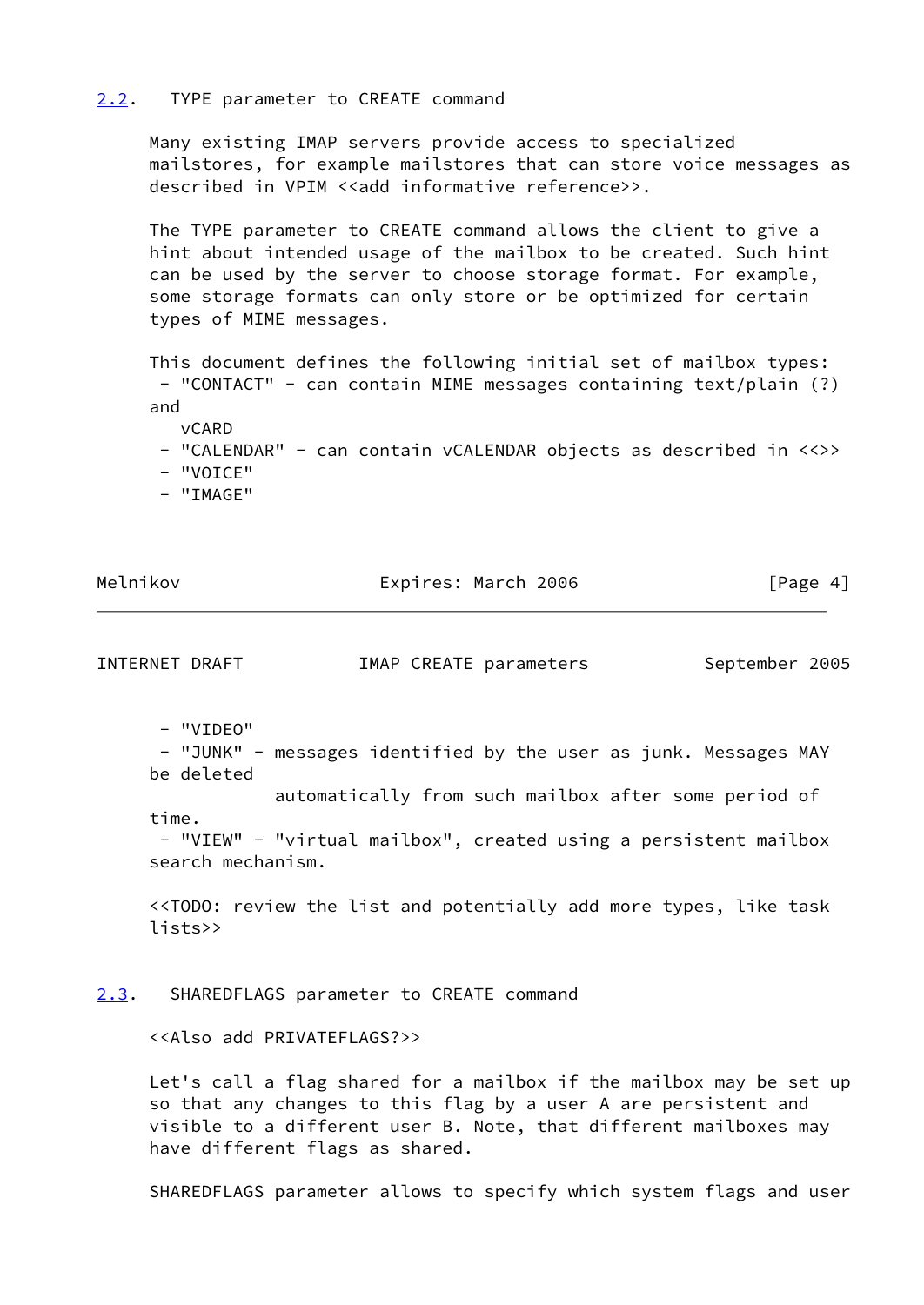defined keywords should be shared for the mailbox. It also allows to "precreate" some user defined keyword.

 The server is not required to be able to store any particular system flag or user defined keyword as shared. If the server is unable to persistently store certain flags from SHAREFLAGS list or store certain flags as shared (or unable to store any user defined flag, when a user defined flag is specified), it MUST return NO to the CREATE command with the SHAREDFLAGS parameter and MUST NOT create the mailbox.

 If multiple flags are specified in the SHAREDFLAGS parameter the server MUST either be able to store all requested flags as shared or fail the command with the tagged NO response.

 The server MAY restrict which users can create a mailbox with SHAREDFLAGS parameter and which flags may be stored as shared.

 When a child submailbox is created and no SHAREDFLAGS parameter is specified, the parent SHAREDFLAGS settings SHOULD be used.

 If a mailbox created with SHAREDFLAGS parameter is subsequently renamed, the SHAREDFLAGS settings SHOULD be preserved. <<SHOULD because it can be moved to a different namespace that might have different restrictions>>

Melnikov **Expires: March 2006** [Page 5]

| INTERNET DRAFT | IMAP CREATE parameters                                                                                                                                                                                                                                                                                                                                                                                          | September 2005 |
|----------------|-----------------------------------------------------------------------------------------------------------------------------------------------------------------------------------------------------------------------------------------------------------------------------------------------------------------------------------------------------------------------------------------------------------------|----------------|
|                | A server which supports the SHAREDFLAGS parameter to the CREATE<br>command indicates this with a capability name of "X-DRAFT-<br>I00-CREATEFLAGS". This is in addition to the "X-DRAFT-<br>I00-CREATEPARAM" capability.                                                                                                                                                                                         |                |
|                | Example: C: a CREATE Forms (SHAREDFLAGS (\Seen \$MDNSent))<br>S: a OK CREATE completed. Requested flags are shared.<br>$\ddotsc$<br>C: b SELECT Forms<br>$S: * 172$ EXISTS<br>$S: * 1$ RECENT<br>S: $\star$ OK [UNSEEN 12] Message 12 is first unseen<br>S: $\star$ OK [UIDVALIDITY 3857529045] UIDs valid<br>S: * OK [UIDNEXT 4392] Predicted next UID<br>S: * FLAGS (\Answered \Flagged \Deleted \Seen \Draft |                |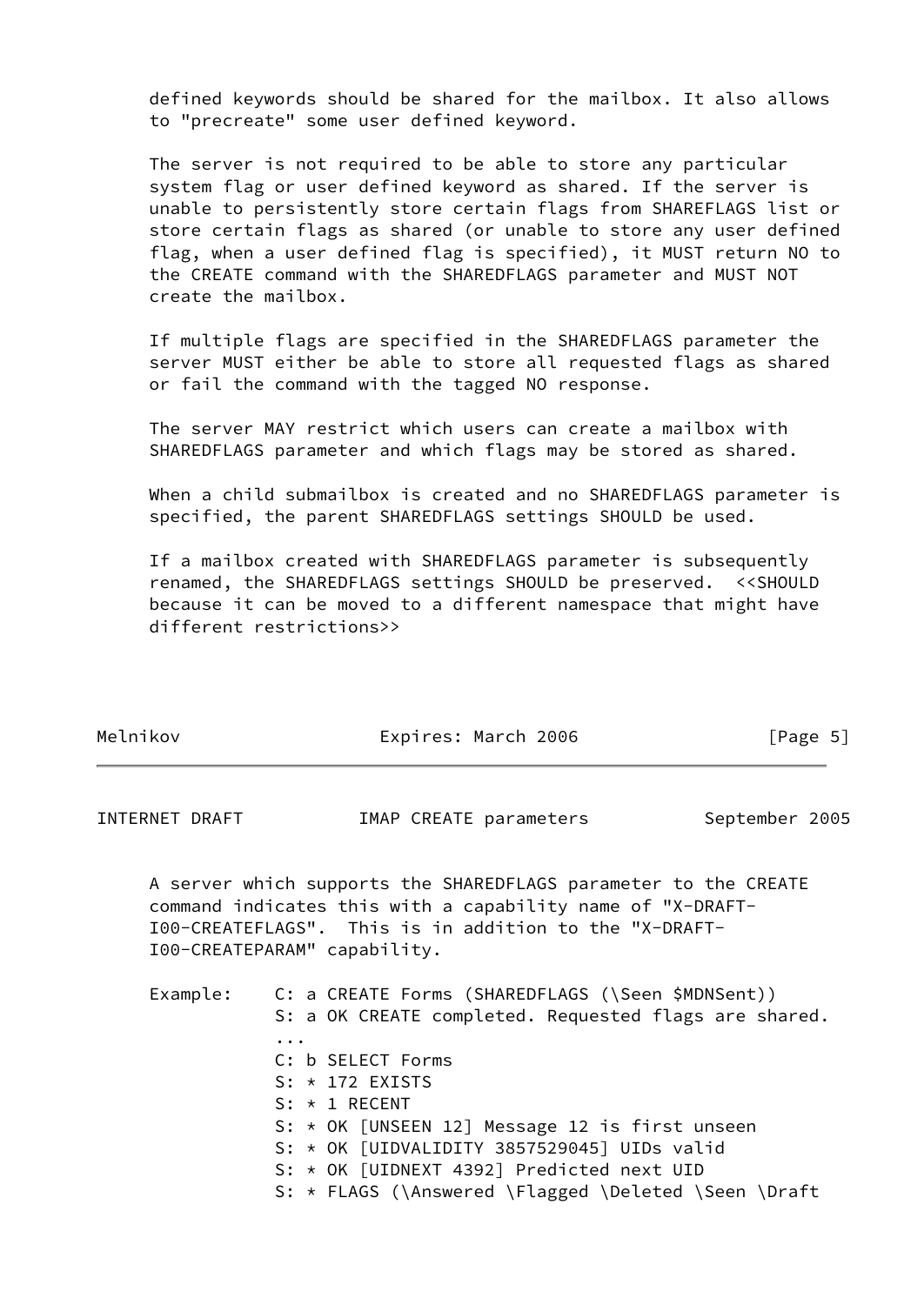\$MDNSent)

- S: \* OK [PERMANENTFLAGS (\Answered \Flagged \Deleted \Seen \$MDNSent)] Draft flag is not permanent
- S: \* OK [SHAREDFLAGS (\Seen \$MDNSent)] Limited
- S: b OK [READ-WRITE] SELECT completed
- <span id="page-6-0"></span>[3](#page-6-0). Extended RENAME command
	- Arguments: existing mailbox name new mailbox name OPTIONAL list of RENAME parameters
	- Responses: no specific responses for this command

 Result: OK - rename completed NO - rename failure: can't rename mailbox with that name, can't rename to mailbox with that name, can't move the mailbox to the specified partition, etc. BAD - argument(s) invalid

See section 6.3.5 of  $[IMAP4]$  $[IMAP4]$  for the description of the basic RENAME command. The text in this section only describes how this behavior is modified by additional parameter.

 This extension adds the ability to include one or more parameters with the IMAP RENAME command, to turn on or off certain standard behaviour, or to add new optional behaviours required for a particular extension. Optional parameters to the RENAME command are added as a parenthesised list of attribute/value pairs after the mailbox name. Each value can be either an atom, a string or a list. The order of individual parameters is arbitrary. Individual parameters may consist of one or more atoms or strings in a

| Melnikov | Expires: March 2006 | [Page 6] |  |
|----------|---------------------|----------|--|
|          |                     |          |  |

INTERNET DRAFT MAP CREATE parameters September 2005

 specific order. If a parameter consists of more than one atom or string, it MUST appear in its own parenthesised list. Any parameter not defined by extensions that the server supports MUST be rejected with a BAD response.

 Note that not all CREATE parameters are allowed as RENAME parameters and vice versa.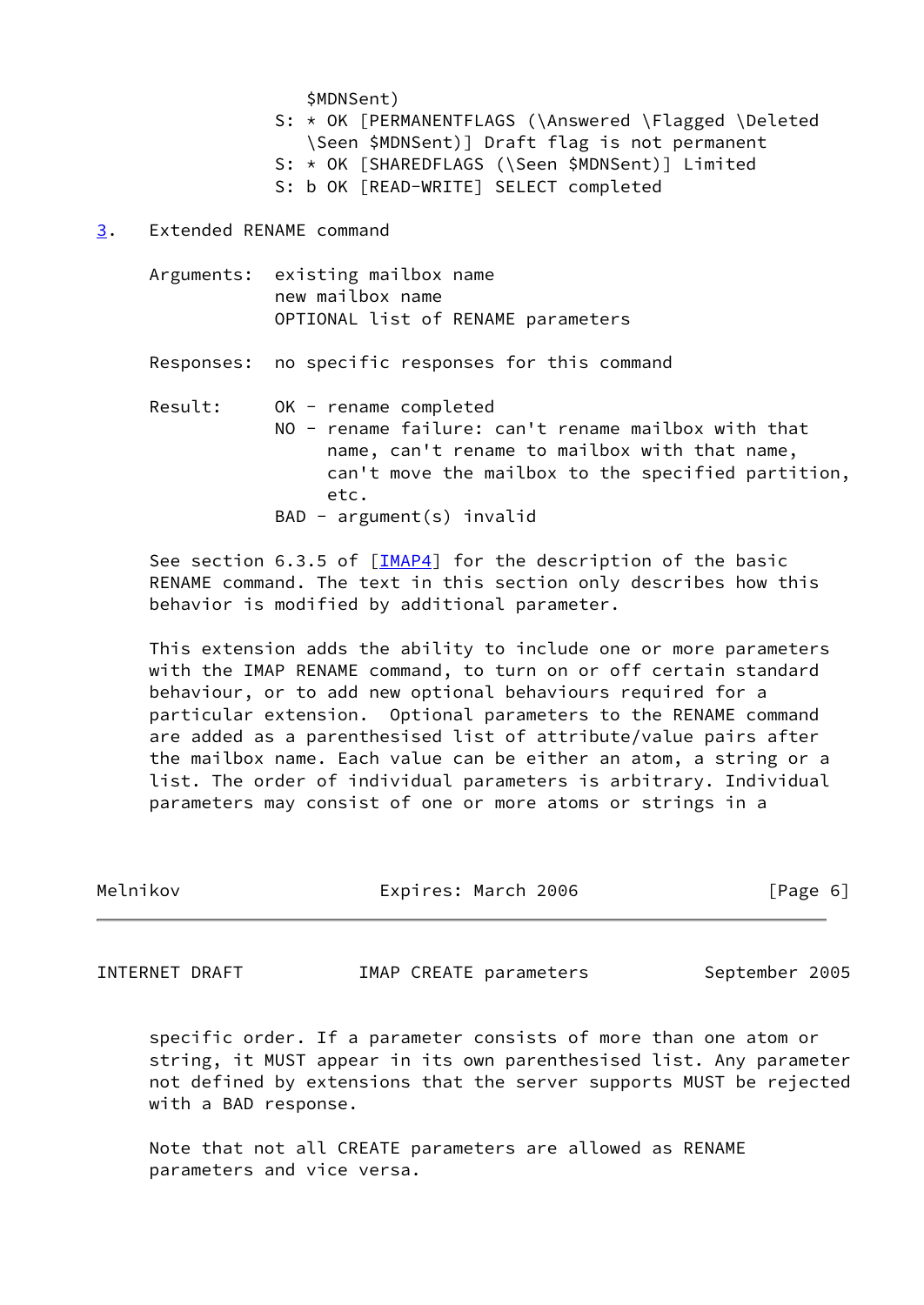The RENAME command changes the name of a mailbox from "existing mailbox name" to "new mailbox name".

 One of the RENAME command parameters is the partition identifier parameter, which is described in more details in [section 2.1](#page-3-0). Servers that don't support the partition concept SHOULD ignore the partition parameter. When the new partition identifier parameter is specified the server is requested to "move" the mailbox to a different partition. Thus in order to move a mailbox between two partitions the client can issue a RENAME command with the new mailbox name being the same as the existing mailbox name, and the partition identifier parameter specifying the new partition.

 If one or more of the superior hierarchical mailboxes for the new mailbox name doesn't exist the server SHOULD create such superior mailboxes, as described in section 6.3.5 of [[IMAP4\]](#page-9-0). Such superior mailboxes SHOULD be assigned to the same partition as the new mailbox name itself. In other words, an attempt to rename "foo/bar/zap" to "baz/rag/zowie" on a server in which "/" is the hierarchy separator character SHOULD create baz/ and baz/rag/ if they do not already exist. If the mailbox "baz" already exists and is assigned to "partition1" and the client requests to move "foo/bar/zap" to "partition2", than the server SHOULD create both "baz/rag" and "baz/rag/zowie" on "partition2".

 If the existing mailbox name has inferior hierarchical mailboxes, then the inferior hierarchical mailboxes MUST also be renamed. For example, a rename of "foo" to "zap" will rename "foo/bar" (assuming "/" is the hierarchy delimiter character) to "zap/bar". If the new partition identifer parameter is specified, than all inferior mailboxes SHOULD be moved to the specified partition.

### <span id="page-7-0"></span>[4](#page-7-0). Security Considerations

 <<Certain CREATE/RENAME parameters shouldn't be allowed for all users. For example, a server implementation may restrict usage of the partion identifier parameter in CREATE/RENAME to users with administrative priveleges.>>

| Melnikov | Expires: March 2006 | [Page 7] |
|----------|---------------------|----------|
|          |                     |          |

INTERNET DRAFT **IMAP CREATE parameters** September 2005

A partition name may disclose too match information about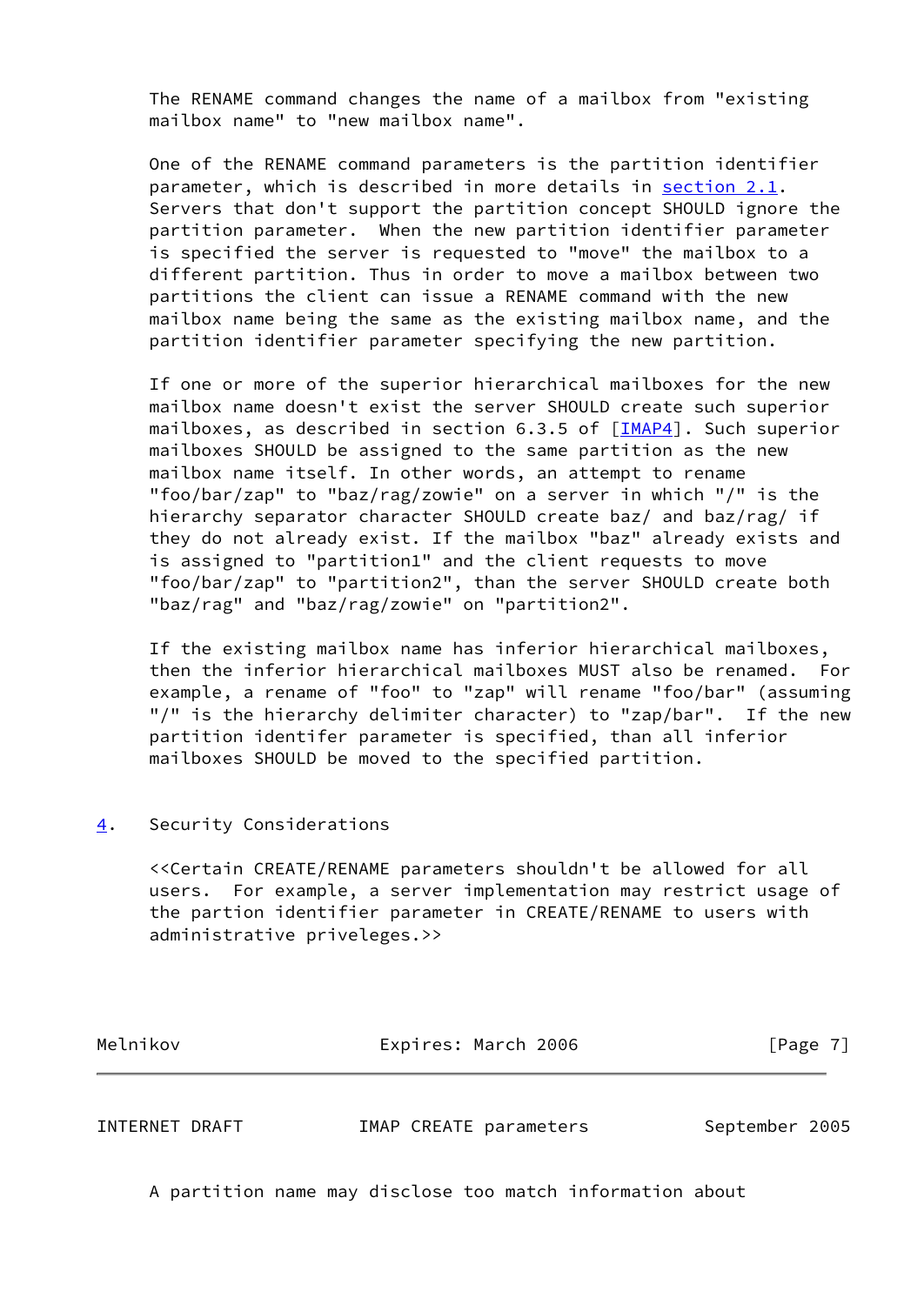particular implementation. For example, if different partitions are implemented as different directories in a file system, and a partition name is the file system path, partition name may disclose the file system layout.

<span id="page-8-0"></span>[5](#page-8-0). Formal Syntax

Formal syntax is defined using ABNF [[ABNF\]](#page-9-2) as modified by [\[IMAP4](#page-9-0)]. Non-terminals referenced but not defined below are as defined by [[ABNF\]](#page-9-2), [[IMAP4\]](#page-9-0) or [\[IMAPABNF](#page-9-3)].

 Except as noted otherwise, all alphabetic characters are case insensitive. The use of upper or lower case characters to define token strings is for editorial clarity only. Implementations MUST accept these strings in a case-insensitive fashion.

| capability                                       | $=$ / "X-DRAFT-I00-CREATEPARAM" /<br>"X-DRAFT-I00-CREATEFLAGS"<br>;; "capability" is defined in [IMAP4]                       |
|--------------------------------------------------|-------------------------------------------------------------------------------------------------------------------------------|
| create-param                                     | $=$ / partition-param /<br>("TYPE" SP mailbox-type) /<br>("SHAREDFLAGS" SP flag-list)<br>;; "flag-list" is defined in [IMAP4] |
| mailbox-type                                     | = "CONTACT" / "CALENDAR" / "VOICE" / "IMAGE" /<br>"VIDEO" / "JUNK" / "VIEW"                                                   |
| < <sync <u="" with="">section 2.2&gt;&gt;</sync> |                                                                                                                               |
|                                                  | partition-param = "PARTITION" SP partition                                                                                    |
| partition                                        | = [partition-server ":"] partition-local<br>;; use astring instead?                                                           |
| $partition-server = atom$                        | ;; No ":" allowed, unless IPv6 address?                                                                                       |
| $partition-local = atom$                         | ;; No ":" allowed                                                                                                             |
|                                                  | $rename-param$ =/ $partition-param$                                                                                           |

<span id="page-8-1"></span>[6](#page-8-1). IANA considerations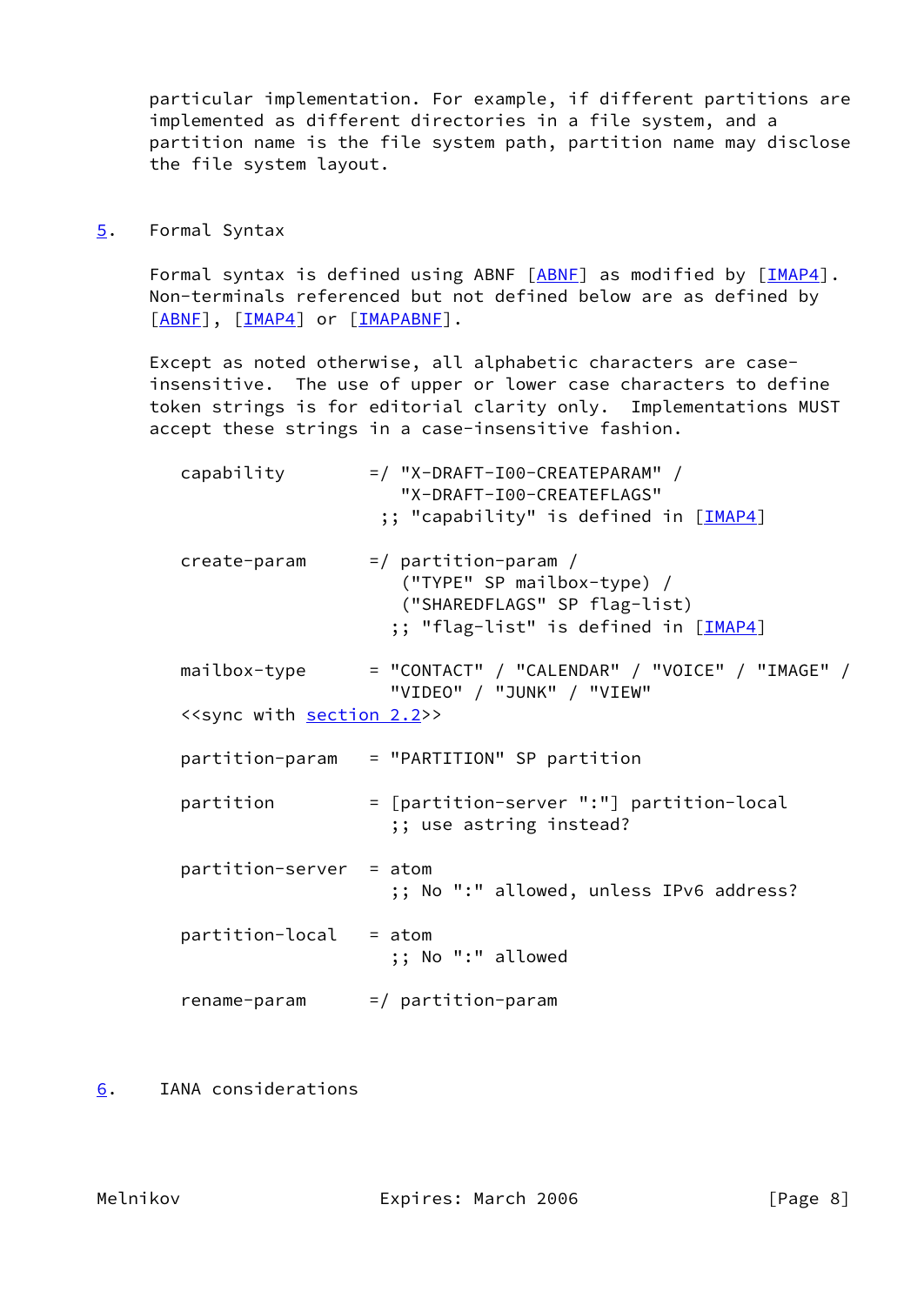<<TBD>>

<span id="page-9-4"></span>[7](#page-9-4). Acknowledgments

 The author would like to thank Cyrus Daboo for the initial motivation for this document.

<span id="page-9-5"></span>[8](#page-9-5). Normative References

<span id="page-9-1"></span> [KEYWORDS] Bradner, S., "Key words for use in RFCs to Indicate Requirement Levels", [RFC 2119,](https://datatracker.ietf.org/doc/pdf/rfc2119) March 1997.

<span id="page-9-2"></span> [ABNF] Crocker, Overell, "Augmented BNF for Syntax Specifications: ABNF", [RFC 2234](https://datatracker.ietf.org/doc/pdf/rfc2234), Internet Mail Consortium, Demon Internet Ltd, November 1997.

<span id="page-9-0"></span> [IMAP4] Crispin, M., "Internet Message Access Protocol - Version 4rev1", [RFC 3501](https://datatracker.ietf.org/doc/pdf/rfc3501), University of Washington, March 2003.

<span id="page-9-3"></span> [IMAPABNF] Melnikov, A., and C. Daboo, "Collected extensions to IMAP4 ABNF", work in progress, [draft-melnikov-imap-ext-abnf-XX.txt](https://datatracker.ietf.org/doc/pdf/draft-melnikov-imap-ext-abnf-XX.txt).

<span id="page-9-6"></span>[9](#page-9-6). Author's Addresses

 Alexey Melnikov Isode Limited 5 Castle Business Village 36 Station Road Hampton, Middlesex TW12 2BX, UK

 Email: Alexey.Melnikov@isode.com URI: <http://www.melnikov.ca/>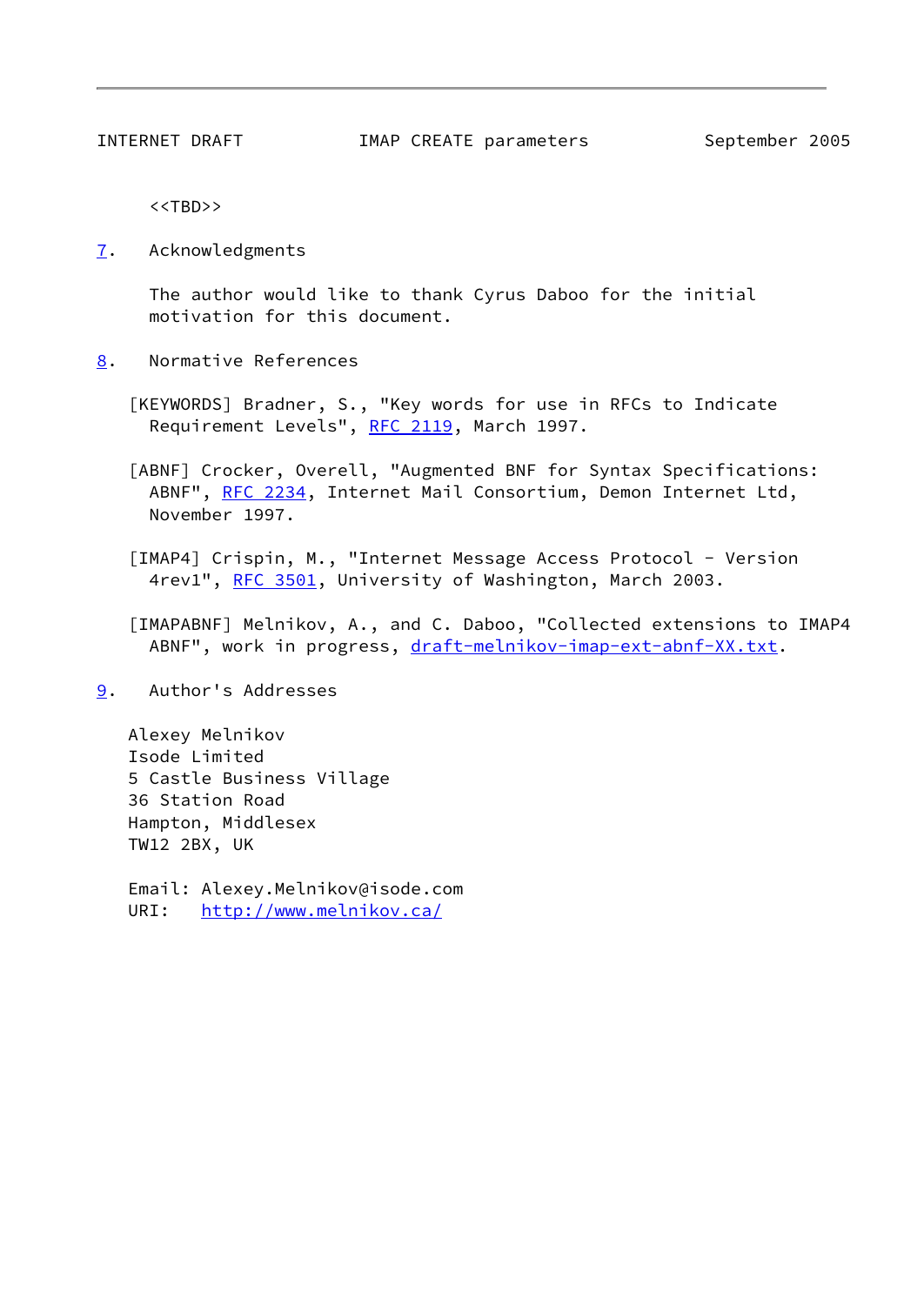Melnikov **Expires: March 2006** [Page 9]

INTERNET DRAFT **IMAP CREATE parameters** September 2005

# <span id="page-10-0"></span>[10.](#page-10-0) Intellectual Property

 The IETF takes no position regarding the validity or scope of any Intellectual Property Rights or other rights that might be claimed to pertain to the implementation or use of the technology described in this document or the extent to which any license under such rights might or might not be available; nor does it represent that it has made any independent effort to identify any such rights. Information on the procedures with respect to rights in RFC documents can be found in [BCP 78](https://datatracker.ietf.org/doc/pdf/bcp78) and [BCP 79](https://datatracker.ietf.org/doc/pdf/bcp79).

 Copies of IPR disclosures made to the IETF Secretariat and any assurances of licenses to be made available, or the result of an attempt made to obtain a general license or permission for the use of such proprietary rights by implementers or users of this specification can be obtained from the IETF on-line IPR repository at <http://www.ietf.org/ipr>.

 The IETF invites any interested party to bring to its attention any copyrights, patents or patent applications, or other proprietary rights that may cover technology that may be required to implement this standard. Please address the information to the IETF at ietf ipr@ietf.org.

<span id="page-10-1"></span>[11.](#page-10-1) Full Copyright Statement

Copyright (C) The Internet Society (2005).

 This document is subject to the rights, licenses and restrictions contained in  $\underline{BCP}$  78, and except as set forth therein, the authors retain all their rights.

 This document and the information contained herein are provided on an "AS IS" basis and THE CONTRIBUTOR, THE ORGANIZATION HE/SHE REPRESENTS OR IS SPONSORED BY (IF ANY), THE INTERNET SOCIETY AND THE INTERNET ENGINEERING TASK FORCE DISCLAIM ALL WARRANTIES, EXPRESS OR IMPLIED, INCLUDING BUT NOT LIMITED TO ANY WARRANTY THAT THE USE OF THE INFORMATION HEREIN WILL NOT INFRINGE ANY RIGHTS OR ANY IMPLIED WARRANTIES OF MERCHANTABILITY OR FITNESS FOR A PARTICULAR PURPOSE.